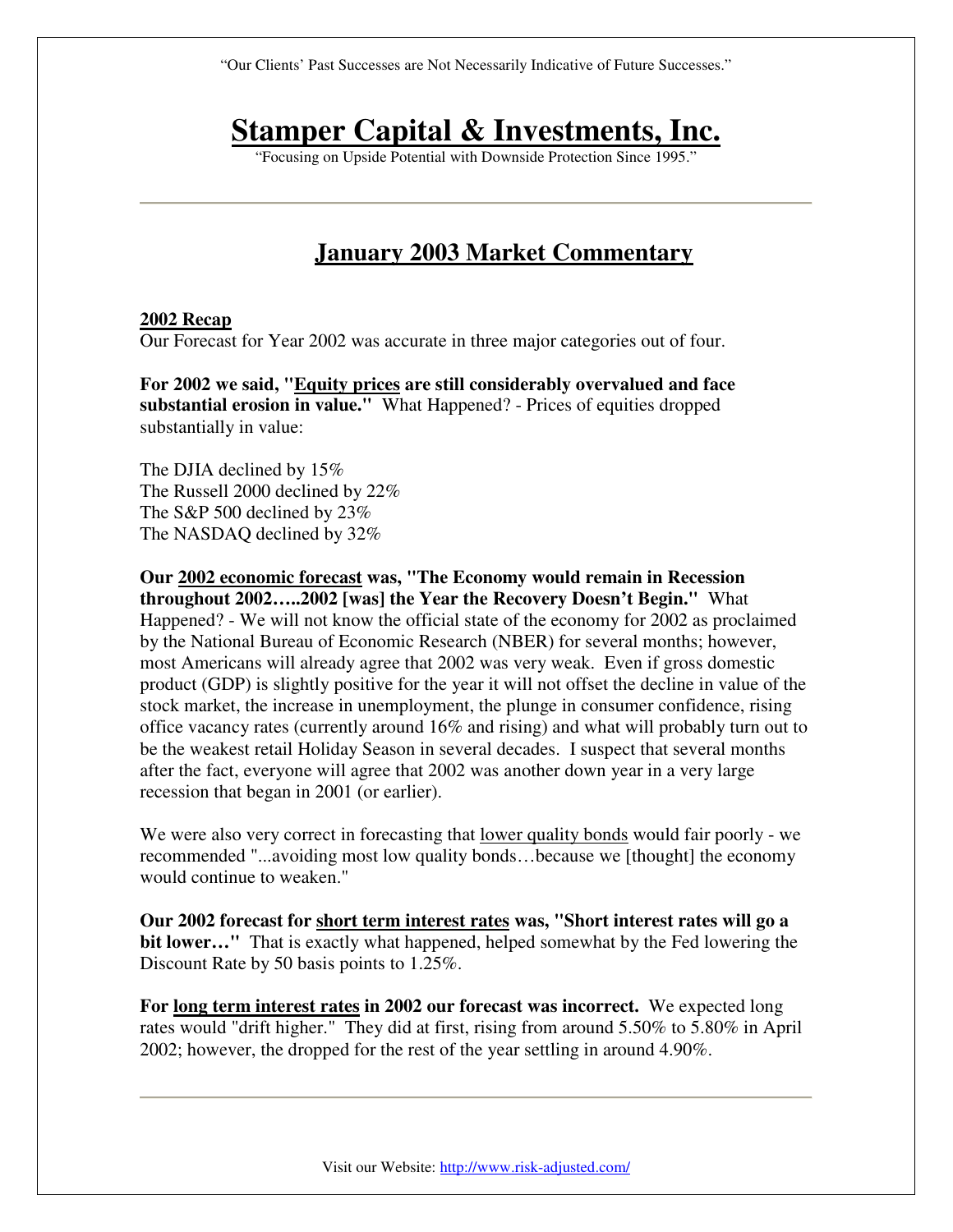## **Forecast for 2003**

First, we do not like to be pessimistic - we would rather be optimistic; however, to be most professional, we must be realistic and reflect what we are seeing, not what we want to be seeing.

**Where we are now (January 2003)** - Most of the items we have been concerned about over the last few years have yet to resolve themselves. We computed fair value on the Dow Jones Industrial Average to be around 3,400 back in January 2001 based on average multiple of dividends and earnings (see our January 2001 Forecast). Recently, Bill Gross, of Pimco, chimed in with a DJIA average valuation level of 5,000. In our fourth quarter of 2002 newsletter, THE WEALTH PRESERVER, we spent a fair amount of space devoted to two articles "Self-Reinforcing Cycles" and "The Recession is Starting to Worsen - Asset Prices Could Gap Downward." In these two articles we detail the many problems that are starting to surface and how they could create a downward selfreinforcing cycle. Items of concern that could create this negative interrelation are: Credit downgrades by the rating agencies (S&P and Moody's), Decreased Corporate Credit Lines, Increasing Office Vacancy Rates, Worsening International Financial Markets (Japan and the Far East, Venezuela, Argentina and South America), and Increasing Unfunded Liabilities of Defined Benefit Pension Plans. All of these situations are continuing to worsen, exacerbating each other and financial asset values at the same time.

In early November 2002, we received a delay of the downturn with the Fed lowering rates; however, *the key point is that Mr. Greenspan lowered the Discount Rate an unexpected 50 basis points for a reason -he could tell the economy was weakening again.*  After the accompanying reprieve, which lasted about three weeks, we saw the weakest holiday sales season in at least several decades - and that is in terms of revenues. We do not really have to wait for profits to be reported to know how the retailers are doing terrible - I am not just talking revenues but profit margins. *What are normally after-Christmas-sale markdowns and advertising started before Thanksgiving!!!* Even with those during-the-entire-Christmas-selling-season markdowns, unit sales and revenues have been dismal. Thus, Christmas sales are poor and profits are going to be much much worse. We are seeing huge markdowns, not just on computer products but on clothes, automobiles (Chrysler is offering zero percent financing for FIVE YEARS on many of its SUV's), and electronics (Staples is giving away phones and fax machines if you purchase certain printers - they have to give them away.) I have seen reasonable leather jackets for sale in the local Ralph's Grocery Store for only \$16!!! Ralph's also had 24 inch color television sets for \$100.

What does this all mean? We think it means there is a vast overcapacity of manufacturing capacity worldwide. For example, the Wall Street Journal just ran an article about how the plants in China that are (or were) producing shoes for Nike and New Balance are now using their excess capacity to produce identical knockoffs (made in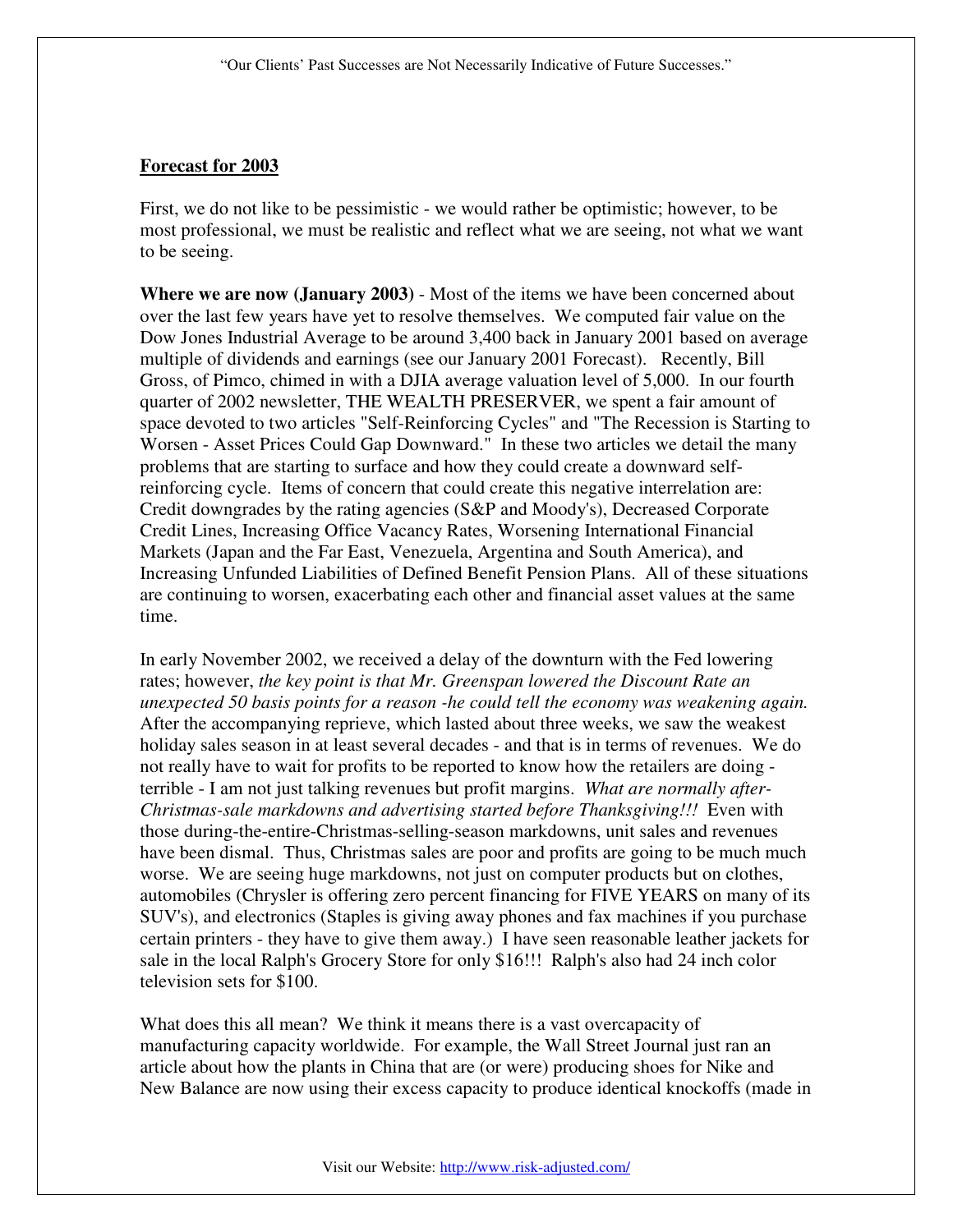the exact same plants) which are sold at dramatically lower prices. This overcapacity (increased supply) is now being combined with lower demand due to the consumer being either completely "spent," out of credit, or afraid of the future as reflected by the recent dramatic drop in U.S. Consumer Confidence to a nine year low. We believe this overcapacity causing an excess of supply in the face of diminishing demand is across the board - in most industries and that it is causing the general price level to drop.

In our fourth Quarter 2001 newsletter, THE WEALTH PRESERVER, our cover article, "DEFLATION - The Unspoken Watch Word of the New Decade" detailed our concerns that the U.S. economy would slip from disinflation to deflation. In addition to many other related items, we said, "It may turn out that the new paradigm of the communications revolution (the internet) has increased this process of deflation by increasing efficiency, lowering the profit margins of businesses and forcing a reshuffling of financial asset prices and, even more unfortunately, employees. Of course, in the long run, this will increase the world's standard of living; however, the process of working through a lowering of prices and salaries and liquidating bad investments made during the high-tech boom of the late 1990's will most likely take several years at the shortest."

A key point we would like to make is that we believe no amount of easy money by the Fed will heal this process. The problem is poor investments, which have resulted in gross overcapacity, financed with record leverage (including trillions of derivatives) that is now being liquidated. Also, even while the FED has lowered short term interest rates and has been flooding the banking system with new money, it has not been leaking into the economy but into the real estate sector; thus, lowering mortgage rates, causing refinancing and the residential real estate bubble *(a clue that it is a bubble is that commercial real estate did not participate on the upside like residential real estate)*. At the same time credit has been contracting. For example, in the corporate sector, debt of failing companies has evaporated completely or been monetized at cents on the dollar. Enron had about \$50 billion in debt which went to zero. US Airways, which expects to come out of bankruptcy soon, had about \$10 billion in debt; its unsecured creditors (including bondholders) are going to get around 2 cents on the dollar in stock (and that is if the new stock is valued where they think it will trade). United Airlines just entered bankruptcy with about \$22 billion in debt; its unsecured debt holders will also likely get a couple of cents on the dollar. Another key is that this credit contraction is taking place in all major economic sectors. For example: oil  $\&$  gas (Enron), telecom (Global Crossing), high tech (almost all Dot Com's), airlines, retailers (Kmart), shipping companies (Laidlaw), insurance (Conseco) and cable operators (Adelphia). Record corporate and personal bankruptcies and cautious lenders are causing credit (loans) to contract faster than the money supply is increasing, and, combined with record mal-investment is causing the price level to drop - this situation is a classic "credit contraction." In a large credit contraction like this one, you experience deflation.

A good example of deflation is "the burger war." McDonald's Corp. and Burger King have been duking it out hard since September of 2002 when Burger King cut the prices of 11 menu items to 99 cents. McDonald's responded by lowering eight items to 99 cents. Most of the mark-downs were around 50% - something that was around \$2 is now \$1.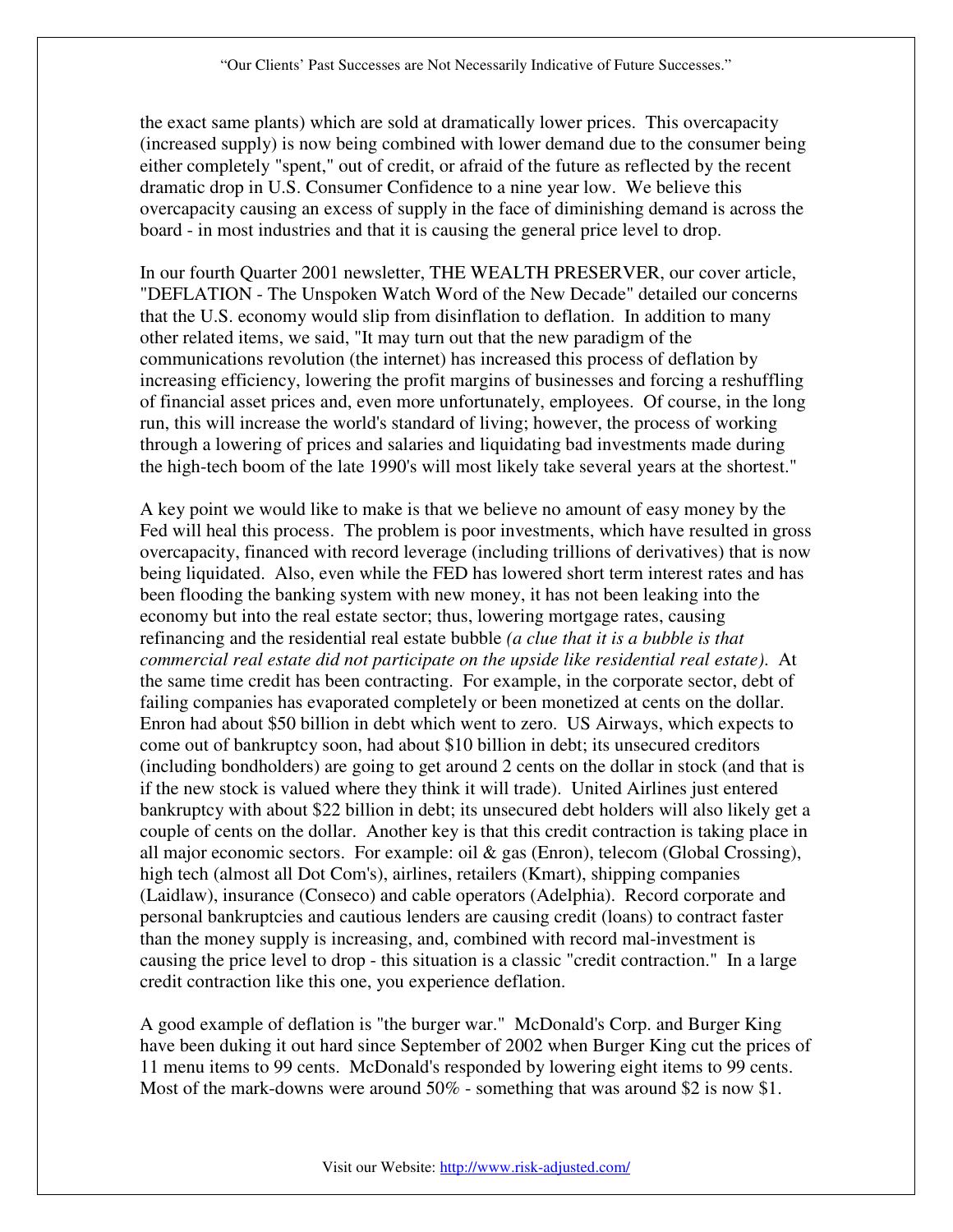Ordinarily, you might think this is just a "price war" but it has been going on for four months now and is continuing. In fact, on January 2, 2003 Burger King announced it was lowering the price on its "whopper" to 99 cents. In addition, the lower prices (and cash flows) have pushed one of Burger King's largest franchisees, AmeriKing, into Chapter 11 bankruptcy in December 2002. At the same time, McDonalds' reported its first quarterly loss since the Company sold shares to the public in 1965. Thus, we conclude it is not just a price war, it is deflation - neither of them can maintain their sales volumes (and revenues) without lowering prices. If this situation were not the case, they would not drive each other to bankruptcy of franchisees and ruin long term financial reporting records - in other words, they really had no choice but to lower prices.

Declining sales and profits of the recording industry is another clue. Sales of compact discs, etc. have now declined for two years in a row. Of course, some of it is because of unauthorized digital CD burning. I think that a big reason is because the quality of the product has sunk to a new low. However, when put in the context of what is going on in most other major industries, it is simply deflation. Few are going to spend \$18 on a new CD every month like they had been doing during the roaring 1990's.

Another example of this situation is in the airline industry. Airlines have had to cut routes and fares, yet are still losing revenues and cash flow (most have no net profit). In addition, most airline fee hikes (such as for oversized bags and for ticket changes) have been cancelled - price hikes do not stick during deflation.

If only one industry or two were experiencing these types of problems, our conclusion might be different; however, that is not the case - across the board there is no pricing power, it is definitely a buyers market and the buyers are not buying so price levels are beginning to drop. Thus, **we believe deflation is here now**. We believe everyone else will come to that conclusion later in 2003.

**Looking forward in 2003** - All of the above is, of course, old news, but probably organized and presented a bit differently than in the major media. Two similar subjects that will most likely impact 2003 are: State Budget Deficits and Unfunded Pension Fund Liabilities.

Recent big news is that *the States of the United States of America have around \$100 billion in aggregate budget deficits*, which they have to balance. Cuts (combined with increased state income and other various taxes) will begin to be felt as the reduction of services and the loss of jobs and benefits over the next couple of months. Unlike the tech meltdown, these cuts are going to be directly felt by the average family. This realization by the general public (even though not reported in the general media) is probably a key reason for the dismal holiday selling season. Now, it is not just those high flying high tech and dot com people who are being laid off but its going to be teachers, administrators, healthcare workers (and benefits), etc. - the general public - it is unlikely that anything will be left unscathed and I think the general public is sensing it and has begun pulling in their horns.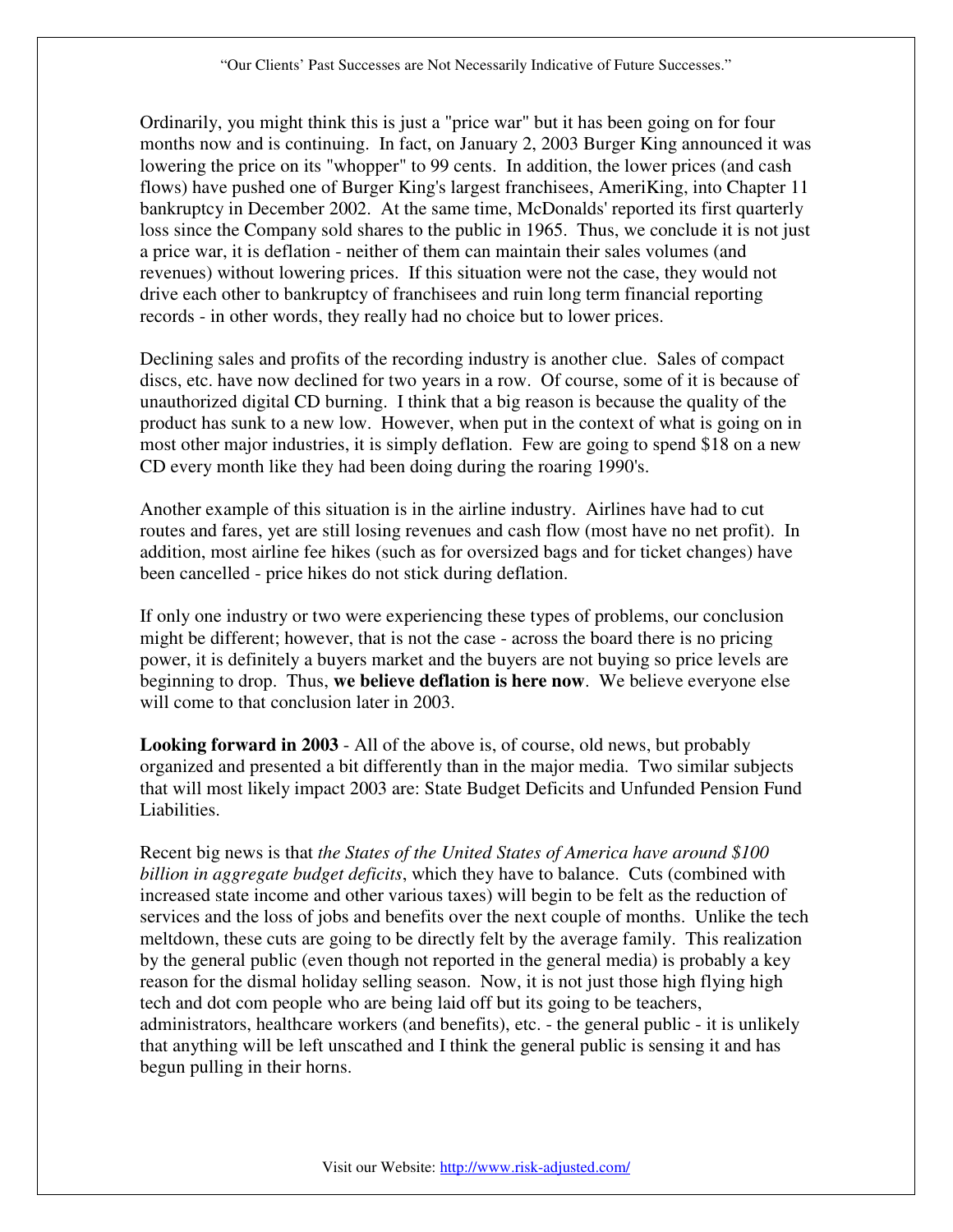Another very significant news of great financial importance that has been under-reported in the media is the problem Pension Funds (and their guarantor's) are having, i.e. *"The Pension Fund Time Bomb."* The short version to this multi-faceted problem presents itself on three fronts:

1). Dramatically overstated profits & and dramatically understated long term liabilities in companies with defined benefit pension plans (all allowed by U.S. accounting rules) are just now beginning to wreak havoc.

2). Many companies with Defined Benefit Plans are failing and the beneficiaries will not be getting 100 cents on the dollar.

3). Companies will continue to owe steadily increasing "defined" benefits even as their ability to pay for them is lessening.

Bloomberg columnist, David Evans, points out that according to a study by CS First Boston, *if pension liabilities had been more conservatively included in financial statements, the aggregate earnings for the S&P 500 would have been 69% lower than the companies reported for 2001.* (Thus, curiously, our valuation model based on fair value earnings multiples, as shocking as it was, probably underestimates the downside for the equity market since we did not adjust for this incredible revelation.) Current accounting rules require the statements to be brought back to reality after several years, which is why we are now seeing billions of dollars of shareholder "book" equity being vaporized and cash taken out of Company coffers into the "funded" portion of the defined benefit plans. The situation has already caused several large companies to be downgraded - both Ford and General Motors to BBB, for example.

As for the pensioners, they could be in trouble if their company/guarantor goes into bankruptcy as many have over the past couple of years. Sometimes the company/guarantor of a pension plan continues to sponsor and fund the plan when it comes out of Chapter 11 bankruptcy reorganization (when the unfunded portion is small relative to the funded portion). However, if the guarantor does not keep sponsoring the plan, the unfunded pension plan debt is generally deemed to be senior unsecured debt of the company/guarantor during bankruptcy. (In the case of US Airways, the unsecured debt received 2 cents on the dollar - however, so far, US Airways is going to emerge and continue their pension plan). In the case that the Company no longer sponsors the plan, to the rescue comes the Pension Benefit Guarantee Corporation (something like the FDIC for pension plans). Now, the PBGC limits its bailout on a per person basis - basically, higher earners are going to get pensions more like what lower earners are going to get with the maximum at \$42,954 per year (currently). Recent examples of companies with plans the PBGC took over are Anchor Glass, Petrie Stores, and Acme Metals. O.K. that is the back drop - next is the key. *The PBGC had reserves of only \$7.7 billion as of September 30, 2001* (according to Bloomberg's Mr. Evans). Many of the Companies that are failing now have unfunded pension liabilities of billions of dollars. I believe that US Air has around \$3.3 billion and that UAL has around \$5 billion in unfunded pension fund liabilities, for example. Importantly, in mid-December 2002, PBGC announced that it is taking over the pension plan of Bethlehem Steel which has an unfunded liability of \$ 4.3 billion. Just a few of these larger plan takeovers by PBGC and they will be out of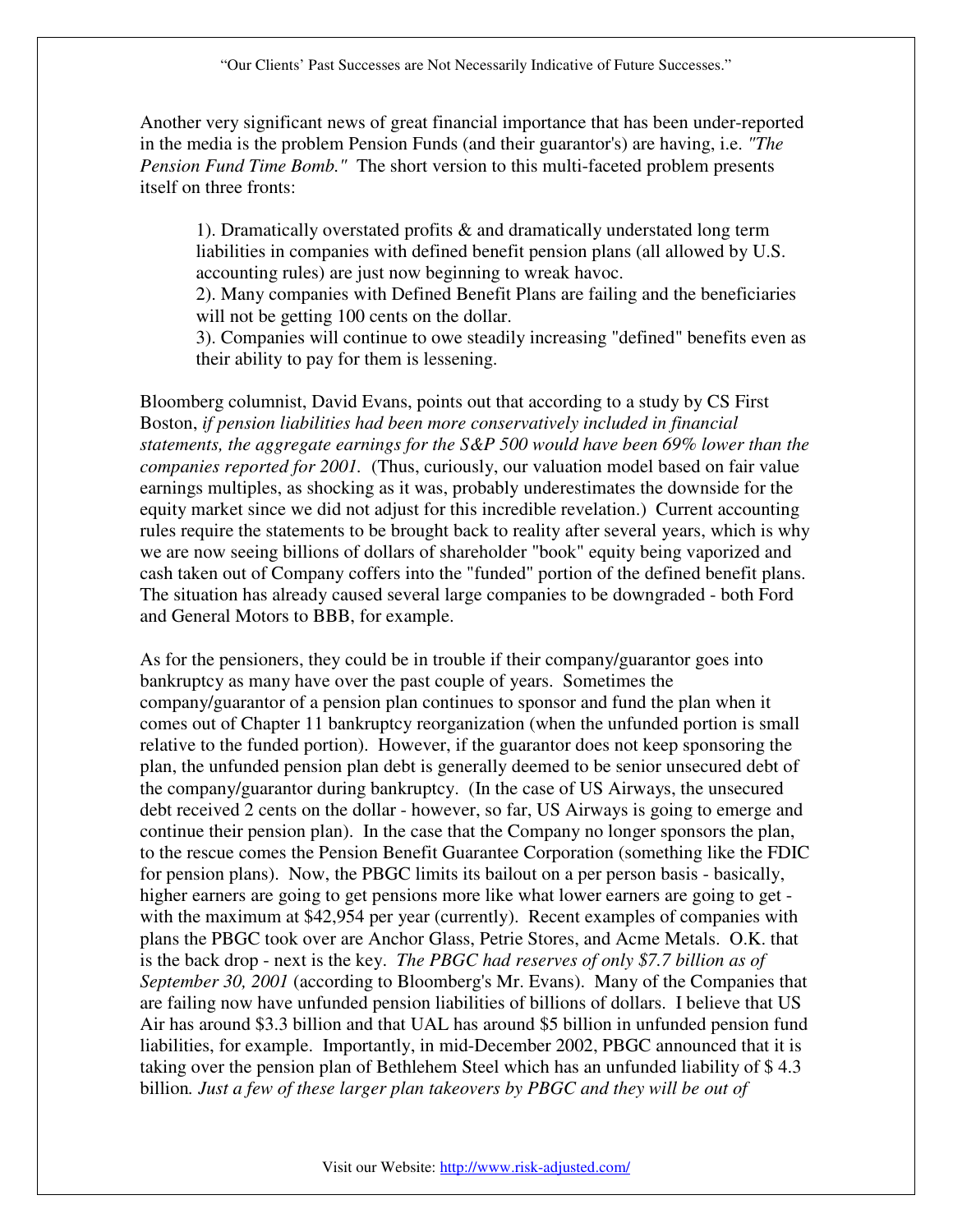*reserves* - this most important part of the story that will probably hit the general media later this year, after it first starts making the rounds in the business news. Thus, these defined benefit plans will continue to be a weight around healthy companies; will result in downgrades and bank covenant violations for weaker companies; will complicate emergence from corporate bankruptcy; will end up paying less benefits than pensioners originally expected; and will probably bankrupt the government insurer (unless it, itself, is bailed out as was the FSLIC - Federal Savings & Loan Insurance Corporation - during the late 1980's/early 1990's - then it merged into FDIC I believe).

**Finally, Our 2003 Forecasts** - With all of this as the backdrop for our forecasts, you can probably fathom that **we do not believe in an economic recovery in 2003**; on the contrary, we believe there will be a point of recognition by the general public that the economy is not coming back until major problems are corrected. Correspondingly, based on that forecast and our view of the equity markets still being historically very much overvalued, **we are continuing to be very negative on stocks, expecting percentage drops more like 2002 (which were more damaging to more equity indices) than 2000 or 2001. In addition, we continue to recommend that lower quality bonds be avoided** - we do not think you are compensated for the risk. (If you disagree with our economic forecast, we would recommend high yield taxable bonds over high yield municipal bonds since they are trading much cheaper on a relative basis; however, we do not like either category given what we are seeing). Related to all of this, **we think the real estate bubble has pretty much topped and is starting downward** (it definitely has here in Santa Cruz and the rest of Northern California). As for interest rates, the Fed may be able to keep high quality short rates down but it does not control the long end of the curve. The continuing credit contraction may result in longer term lenders demanding more and more to lend out further on the curve (thus, less supply of credit) and the demand for credit will remain very strong as lenders try to hang on during the liquidation phase of the business cycle. In addition, the U.S. dollar has been falling. Generally, we believe the dollar is falling because foreigners are selling dollars - actually, they are selling their U.S. dollar denominated bonds (increasing their supply) for dollars and then converting their dollars into various foreign currencies. We believe these **supply/demand imbalances could cause high quality, long term interest rates to rise** from their current forty year lows. In addition, we believe any tax cut on corporate dividends, rather than helping equities go up (as politicians are hoping) will result in bonds being less attractive and trading off. Thus, **we do not recommend longer bonds but like high quality bonds with little interest rate risk.** Because we believe deflation is here, we expect gold should top shortly (or has topped) around \$355 per ounce and will drop when the public realizes the problem is deflation. However, related to that drop we expect we could see new forty year lows (taking out the March 2001 low of \$272 an ounce) before we see a new bull market in the precious metals (which could begin by the end of 2003). **As in our previous forecasts, we continue to believe SAFETY is the watchword for this decade.**

(Posted January 5, 2003)